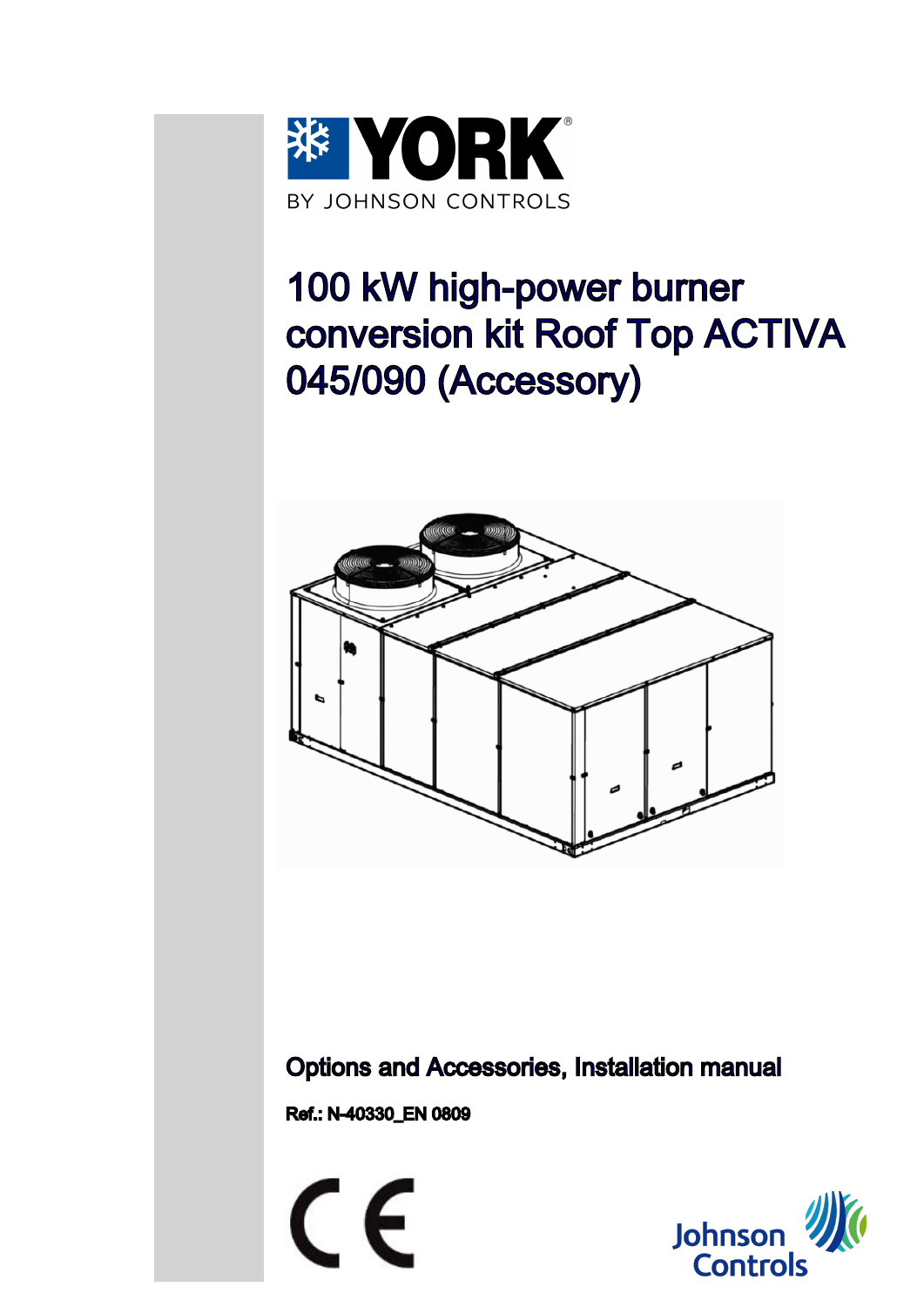# Index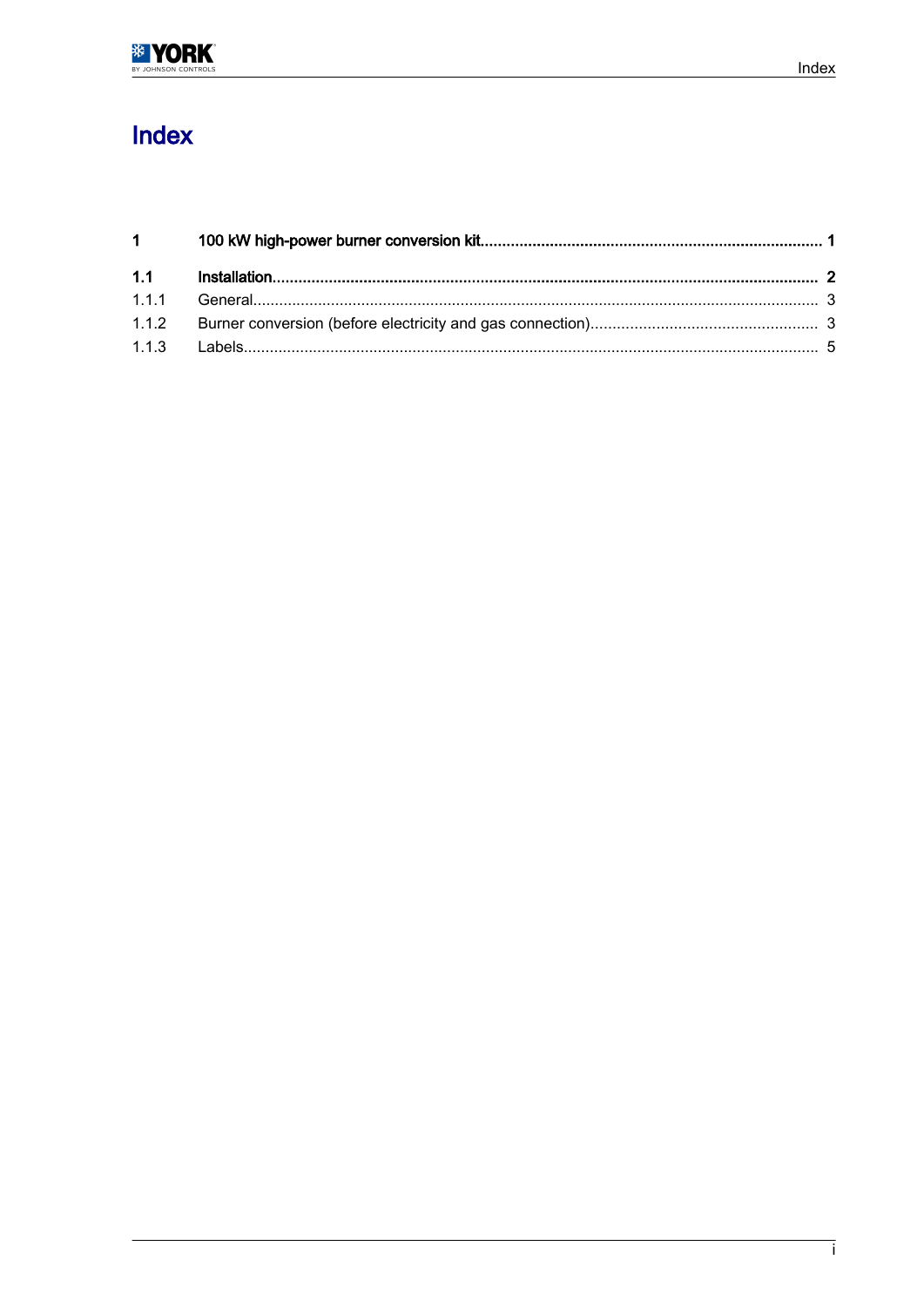1

<span id="page-2-0"></span>100 kW high-power burner conversion kit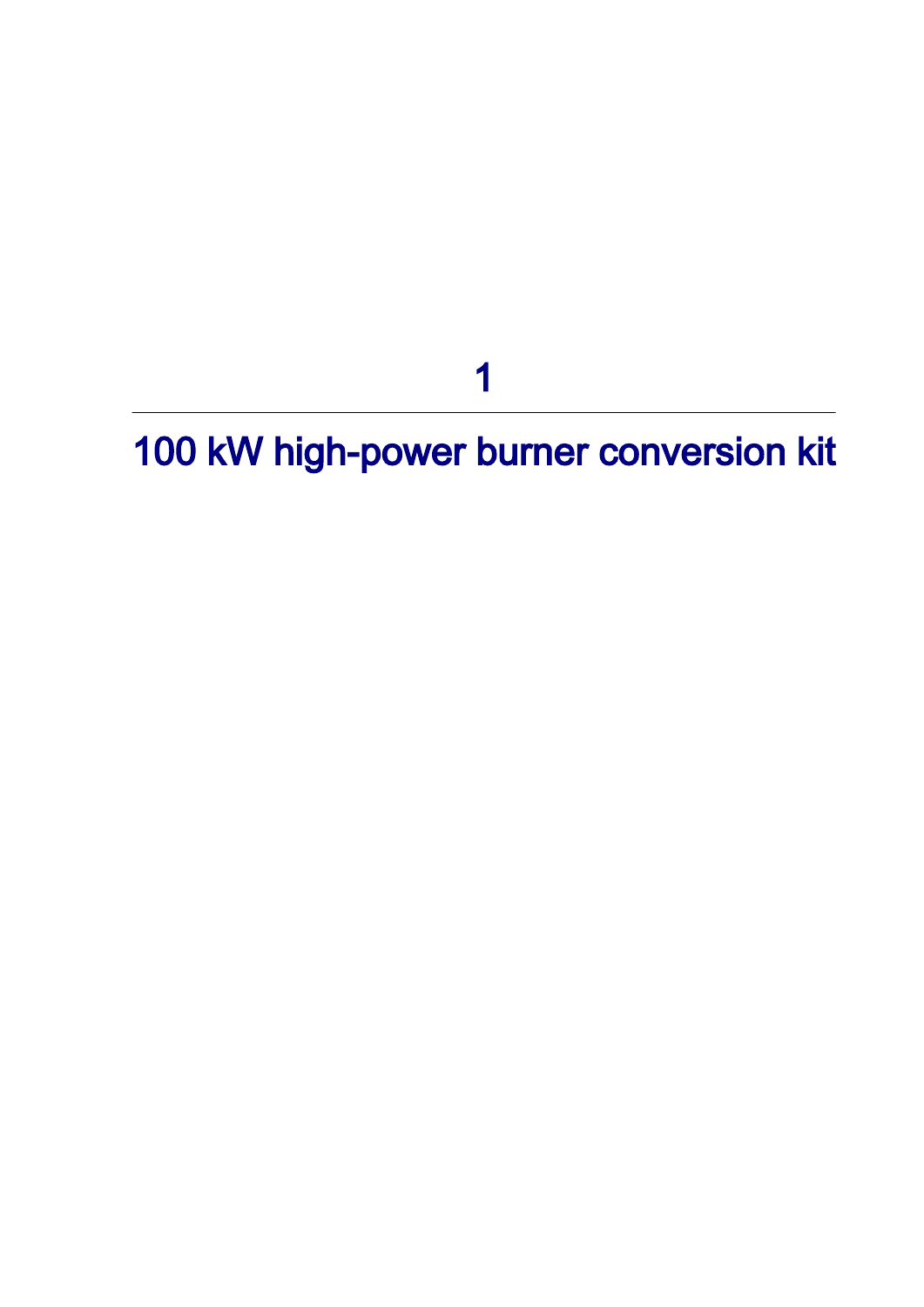

<span id="page-3-0"></span>**Installation** 

## 1.1 Installation

### Installation details, Roof Top ACTIVA 045/090 models



- 1. Access panel (2 piece) 14. PTFE support
- 2. Rating plate 15. Gas valve 1
- 3. Conversion label 16. Gas valve 2
- 5. Burner assembly 18. Burners (8)
- 
- 
- 
- 10. Main regulator (PBr) C. Burner injector
- 12. Pressure intake on supply manifold (on con-<br>nection flange)
- 
- 
- 
- 
- 
- 6. Burner 19. Gas pressure switch (on gas valve 1 only)
- 7. Pilot tube **A.** Set screws
- 8. Supply manifold **B.** Set screws for the supply manifolds
	-
	-
- 13. Ignition electrode E. Original gas hole label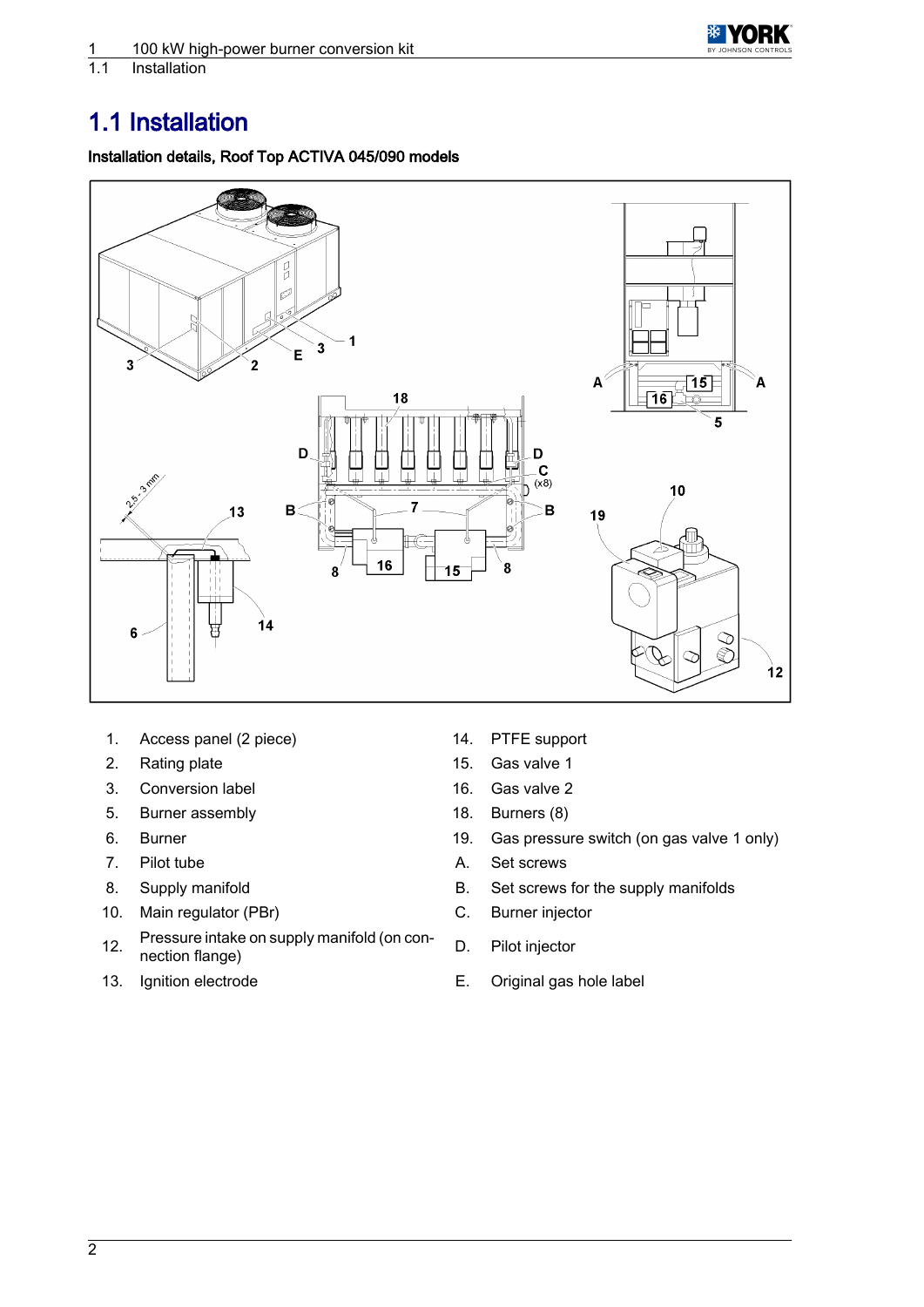<span id="page-4-0"></span>

### 1.1.1 General

The Roof Top ACTIVA ARG/ARD 045/090 units are factory-issued with a burner with a total heat content (L.H.V.) = 85 kW and set to run off 2ND-H/E (G-20) natural gas. Using this accessory kit, the burner can be converted, increasing the total heat content (L.H.V) to 100 kW, keeping the original setting of the gas valves.

Where applicable, depending on the type of gas used, the gas valve regulators can be suitably adjusted (see table of settings and follow the adjustment procedure indicated in the Installation manual).

|                       | Type of burn-<br>er | <b>Gas family</b>       | Gas valve adjustments    |                        |  |
|-----------------------|---------------------|-------------------------|--------------------------|------------------------|--|
| Unit                  |                     |                         | Main regulator<br>(mbar) | Stage regulator (mbar) |  |
| <b>ACTIVA ARG/ARD</b> | N320/N380           | $2ND - H/$<br>$E(G-20)$ | 10.5                     | 9.9                    |  |
| 045/090               |                     | 2ND - L (G-25)          | 15,2                     | 14.6                   |  |

## 1.1.2 Burner conversion (before electricity and gas connection)

Remove the access panel to the heating section.

Disconnect the cables from the flame sensor, ignition electrode and gas valve.

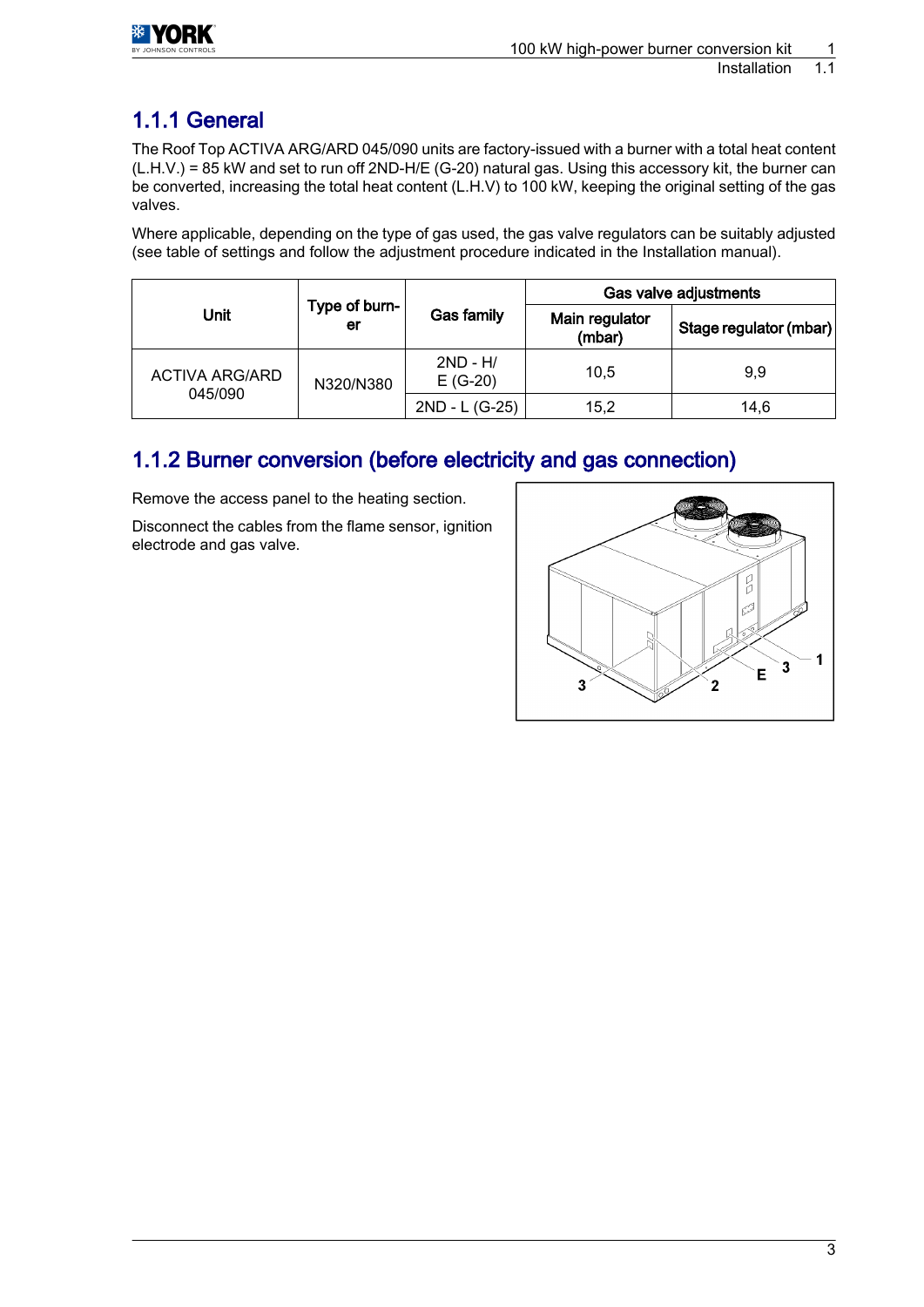



Loosen the four set screws -A- from the burner assembly.

Pull the burner assembly out of the unit.



With the burner assembly out of the unit, loosen the screws -B- securing the position of both supply manifolds.

Carefully remove the valve/manifold assembly, pull‐ ing it back enough to be able to remove the burner injectors -C- (four on each manifold)

# **CAUTION**

#### Do not remove the two pilot injectors -D-. The original ones from the unit are kept (0.9 mm).

Remove and dispose of the burner injectors -C- on both supply manifolds (four on each manifold) and fit those supplied (ITEM 1) measuring 3 mm.

# **CAUTION**

- • Before fitting the burner injectors -C- apply the Loctite-542-type sealant supplied (ITEM 5) to all male threads.
- •To not apply to much sealant to prevent the injector hole from becoming blocked.